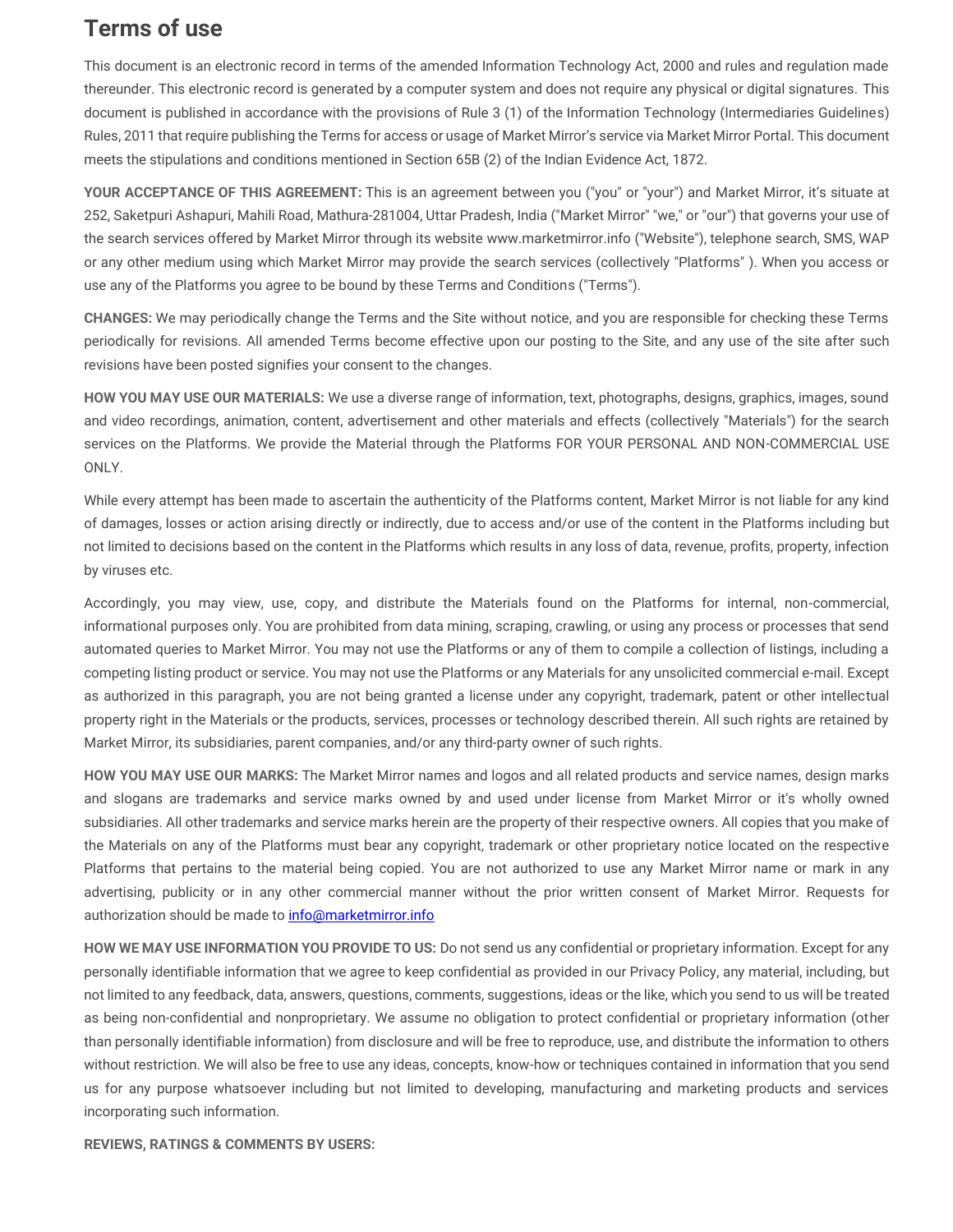Since, Market Mirror provides information directory services through various mediums (SMS, WAP, E-Mail, Website, APP and voice or phone), your ("Users") use any of the aforementioned medium to post Reviews, Ratings and Comments about the Market Mirror services and also about the Advertiser's listed at Market Mirror is subject to additional terms and conditions as mentioned herein.

You are solely responsible for the content of any transmissions you make to the Site or any transmissions you make to any mediums offered by Market Mirror and any materials you add to the Site or add to any mediums offered by Market Mirror, including but not limited to transmissions like your Reviews, Ratings & Comments posted by you (the "Communications"). Market Mirror does not endorse or accept any of your Communication as representative of their (Market Mirror) views. By transmitting any public Communication to the Site, you grant Market Mirror an irrevocable, non-exclusive, worldwide, perpetual, unrestricted, royalty-free license (with the right to sublicense) to use, reproduce, distribute, publicly display, publicly perform, adapt, modify, edit, create derivative works from, incorporate into one or more compilations and reproduce and distribute such compilations, and otherwise exploit such Communications, in all Platforms now known or later developed.

## **PRIVACY POLICY:**

Market Mirror is committed to protecting the privacy and confidentiality of any personal information that it may request and receive from its clients, business partners and other users of the Website. To read our privacy policy statement regarding such personal information please refer PRIVACY POLICY

## **CONTENT DISCLAIMER:**

Market Mirror communicates information provided and created by advertisers, content partners, software developers, publishers, marketing agents, employees, users, resellers and other third parties. While every attempt has been made to ascertain the authenticity of the content on the Platforms Market Mirror has no control over content, the accuracy of such content, integrity or quality of such content and the information on our pages, and material on the Platforms may include technical inaccuracies or typographical errors, and we make no guarantees, nor can we be responsible for any such information, including its authenticity, currency, content, quality, copyright compliance or legality, or any other intellectual property rights compliance, or any resulting loss or damage. Further, we are not liable for any kind of damages, losses or action arising directly or indirectly due to any content, including any errors or omissions in any content, access and/or use of the content on the Platforms or any of them including but not limited to content-based decisions resulting in loss of data, revenue, profits, property, infection by viruses etc.

All of the data on products and promotions including but not limited to, the prices and the availability of any product or service or any feature thereof, is subject to change without notice by the party providing the product or promotion. You should use discretion while using the Platforms.

Market Mirror reserves the right, in its sole discretion and without any obligation, to make improvements to, or correct any error or omissions in, any portion of the Platforms. Where appropriate, we will endeavor to update information listed on the Website on a timely basis, but shall not be liable for any inaccuracies.

All rights, title and interest including trademarks and copyrights in respect of the domain name and Platform's content hosted on the Platforms are reserved with Market Mirror. Users are permitted to read, print or download text, data and/or graphics from the Website or any other Platforms for their personal use only. Unauthorized access, reproduction, redistribution, transmission and/or dealing with any information contained in the Platforms in any other manner, either in whole or in part, are strictly prohibited, failing which strict legal action will be initiated against such users.

Links to external Internet sites may be provided within the content on Website or other Platforms as a convenience to users. The listing of an external site does not imply endorsement of the site by Market Mirror or its affiliates. Market Mirror does not make any representations regarding the availability and performance of its Platforms or any of the external websites to which we provide links. When you click on advertiser banners, sponsor links, or other external links from the Website or other Platforms, your browser automatically may direct you to a new browser window that is not hosted or controlled by Market Mirror.

## **WARRANTY DISCLAIMER:**

Please remember that any provider of goods or services is entitled to register with Market Mirror. Market Mirror does not examine whether the advertisers are good, reputable or quality sellers of goods / service providers. You must satisfy yourself about all relevant aspects prior to availing of the terms of service. Market Mirror has also not negotiated or discussed any terms of engagement with any of the advertisers. The same should be done by you. Purchasing of goods or availing of services from advertisers shall be at your own risk.